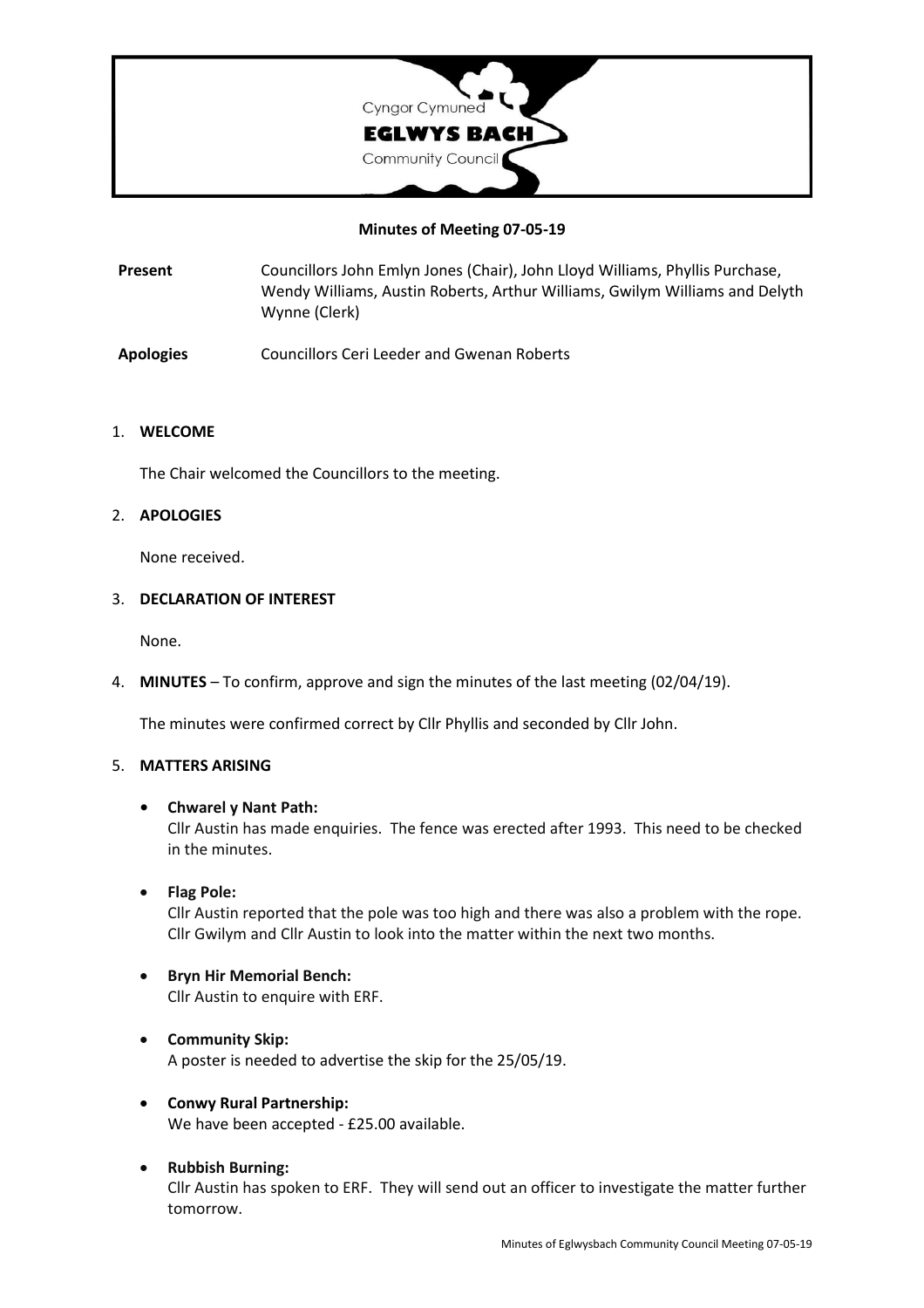

• **Cemetery Bin:**

We would have to pay for an additional bin and for collection. A compost bin is available from CCBC.

- **Ffordd Maenan potholes:** No update.
- **Cllr Emlyn Davies Memorial Bench:** No update.
- **Henblas Bend:**

Cllr Austin has met with Emyr Jones, CCBC on the site. CCBC will send a lorry to empty the gutters in the whole village.

## • **Empty Seat on Council;**

E-mail received from Geraint Owen, Llais Afon expressing an interest. The Councillors agreed to offer Geraint Owen the seat on the Council.

## • **Flood Wardens:**

The Chair has received an e-mail from Aled Meredith, Six North Wales Counties Crisis Planning Service. Aled has sent a copy of the draft template which the Chair will forward to all Councillors. The Chair has asked Aled to attend the next meeting.

### • **Council Cemetery – Celebration Trees:**

Four or five Bardsey Island apple trees have been planted in the council cemetery not in the church cemetery.

### • **Cremation Plots:**

There are four plots left, therefore no need to look at this further at present.

### • **Planning:**

The shed was passed with the condition of 25 sheep.

# • **Community led housing – Arfon Hughes, Grwp Cynefin:**

Arfon Hughes thanked the Councillors for their support and assistance. 21 people have noted that they want to move house in the area. Arfon looking at 10 houses. None have put their names forward for community housing only affordable housing.

The agent and landowner need to discuss a planning application with CCBC. Arfon will pass the information onto the landowner.

Arfon mentioned the Self Build Wales Scheme.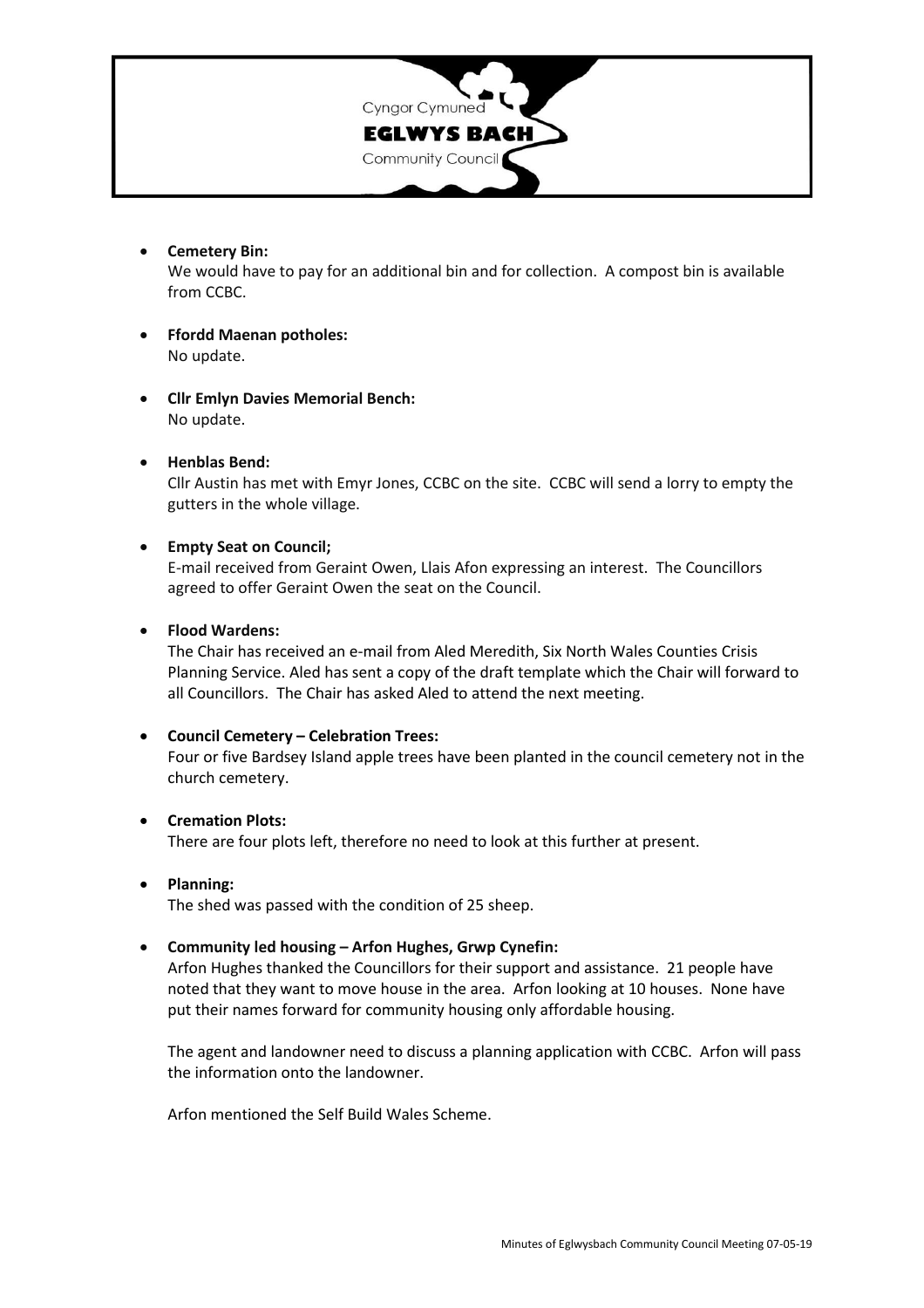

# • **Election of Officers (Chair and Vice Chair):**

Cllr Austin proposed as in the previous meeting that the present Chair stay in the chair for another year and that the Vice-Chair take the chair the following year. Cllr Phyllis seconded his proposal. All Councillors agreed.

• **Co-opt members on the Governing Body of Ysgol Eglwys Bach and Village Hall:**

The school – The Chair to continue; Village Hall – Cllr Ceri to continue.

# 6. **PLANNING**

No applications received.

# 7. **FINANCIAL REPORT**

Current - £6,857.54 Burial – £1,968.20 Deposit – £2,072.88

## **Cheques:**

- Sue Hayward (Cleaning of Toilets) £122.50
- HMRC £50.00
- Delyth Wynne (Clerk) £200.00
- Aberconwy Hall (hire of small room and hall Cynefin) £61.00
- Wil Williams (grass cutting and collecting 18/04/19) £345.00

# **8. CORRESPONDENCE**

- **E-mail: Welsh Government - Planning Officers' Society for Wales (POSW) town and community council survey:** Cllr Ceri as responded and is happy to complete the questionnaire on behalf of the council.
- **E-mail: RAF Association – RAF Association search for volunteers:** Noted as information – Cllr Ceri to include on Facebook.
- **E-mail: One Voice Wales - Guidance on Payments to Members of Community and Town Councils**: In the past Councillors have not accepted any payments.
- **E-mail: One Voice Wales Ballot Paper for Betsi Cadwaladr Health Board Stakeholder Reference Group** Noted as information.
- **E-mail: One Voice Wales – Area Committee nomination:** The Chair and Cllr John were nominated.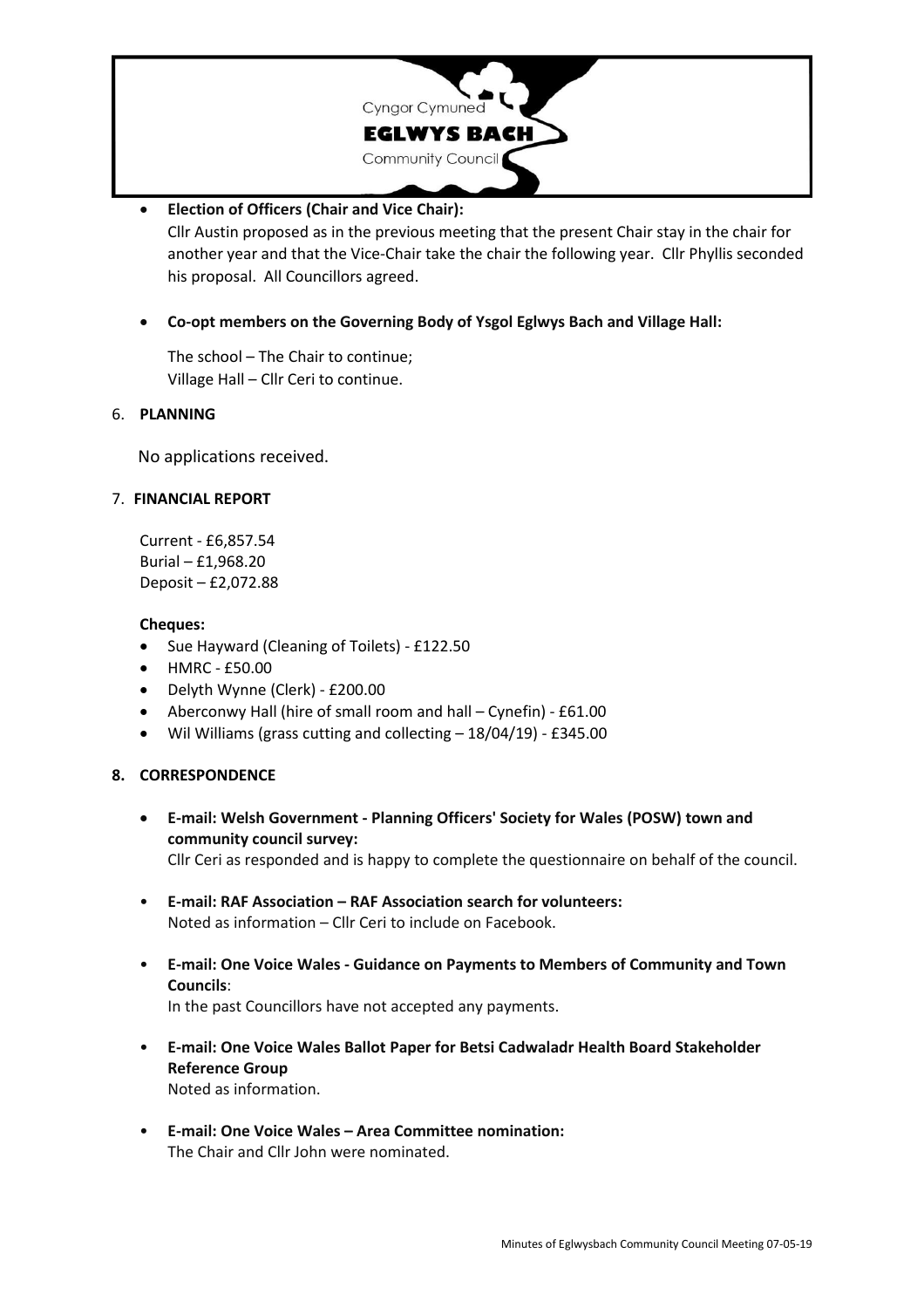

- **E-mail: One Voice Wales - Joint One Voice Wales and Planning Aid Wales Network Event/Conference:** Cllr Ceri to attend.
- **E-mail: Conwy Rural Development – It's Time to Talk:** Noted as information.
- **E-mail: Einir Jones, Ysgol Eglwys Bach Business Manager - Application for financial contribution:**

Cllr Austin proposed giving a contribution. Cllr Phyllis seconded his proposal. No obections received.

Cllr Austin proposed a contribution of £200. Cllr Gwilym seconded. All Councillors agreed.

# **9. ANY OTHER BUSINESS**

## • **Street Lighting:**

CCBC have reported that there is not an easy solution – there must be a reason why they are not pursuing it.

## • **Complaints regarding Vandalism:**

- o Vandalism at Llan Farm. The Police were called.
- $\circ$  Letter received from Sue Hayward regarding vandalism in the public toilets. It was discussed whether a session by the Police on anti-social behaviour would be useful for Ysgol Eglwys Bach school pupils.
- o Heol Martin memorial tree was vandalised with weedkiller.

### • **Playing Field:**

E-mail received from Bryn Shiland, CCBC saying that the playing field is owned by the Community Council. Cllr Austin has asked CCBC if they are willing to continue the maintenance of the play equipment and the Community Council would pay for CCBC or a cheaper alternative to cut the grass.

### **Fallen wall after Bodnod:**

A wall has fallen on the left on the way out of the village. Cllr Austin to follow up.

- **Eisteddfod Committee**: 24 Mai - Bingo in the Hall.
- **Dog Walking – Bryn Hir (bridge closure):** Cllr Austin to discuss the bridge closure with CCBC and put reply on Facebook and noticeboard.
- **Ffordd Rhiwlas in a 'bad state':** Cllr Austin to investigate what the problem is.

# • **Noticeboard:**

A complaint has been received regarding out of date correspondence on the noticeboard. Correspondence to be updated.